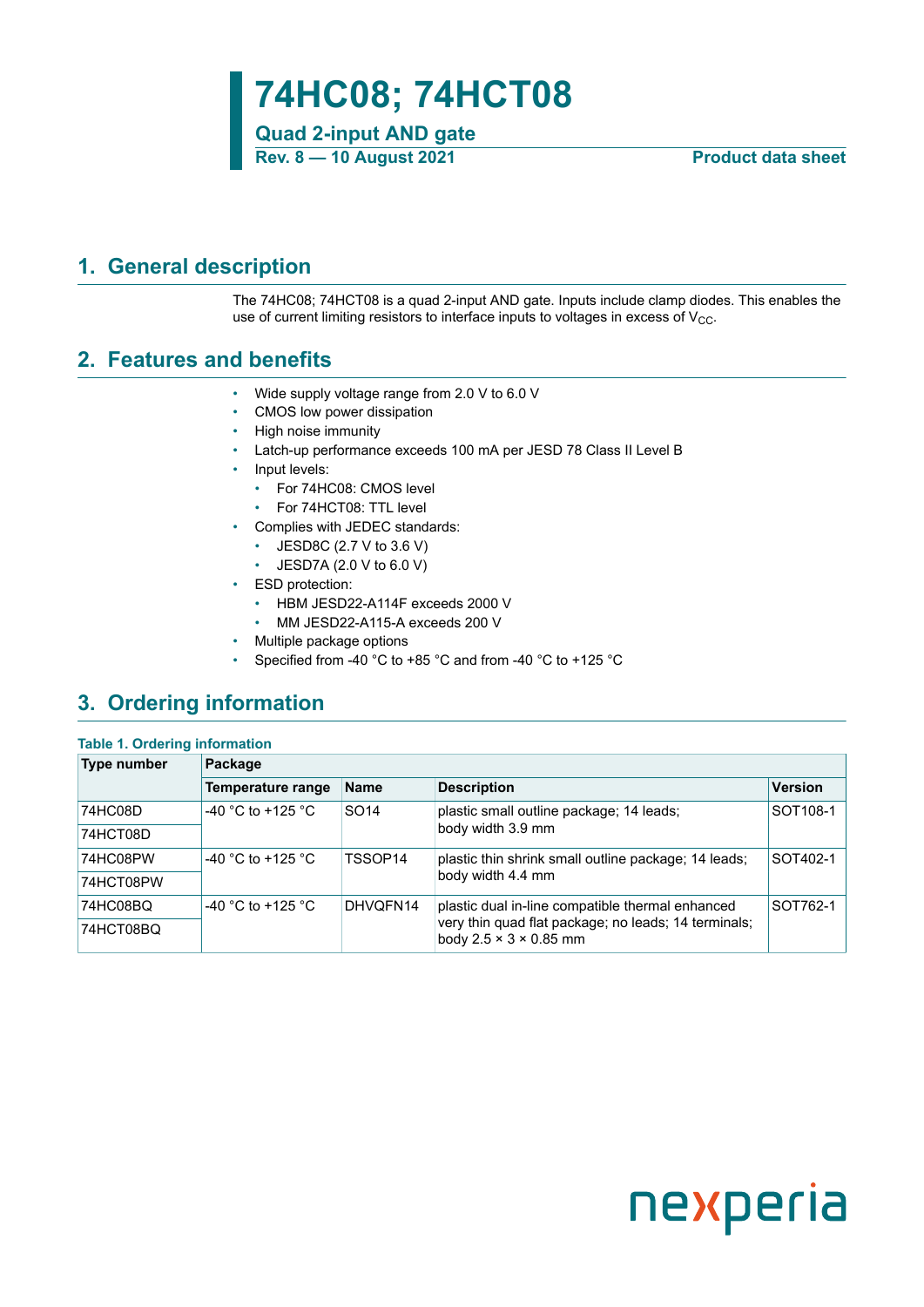## <span id="page-1-0"></span>**4. Functional diagram**



# <span id="page-1-1"></span>**5. Pinning information**

### <span id="page-1-2"></span>**5.1. Pinning**



### <span id="page-1-3"></span>**5.2. Pin description**

| Table 2. Pin description |              |                      |  |  |  |  |
|--------------------------|--------------|----------------------|--|--|--|--|
| Symbol                   | Pin          | <b>Description</b>   |  |  |  |  |
| 1A, 2A, 3A, 4A           | 1, 4, 9, 12  | data input           |  |  |  |  |
| 1B, 2B, 3B, 4B           | 2, 5, 10, 13 | data input           |  |  |  |  |
| 1Y, 2Y, 3Y, 4Y           | 3, 6, 8, 11  | data output          |  |  |  |  |
| <b>GND</b>               |              | $\vert$ ground (0 V) |  |  |  |  |
| $V_{\rm CC}$             | 14           | supply voltage       |  |  |  |  |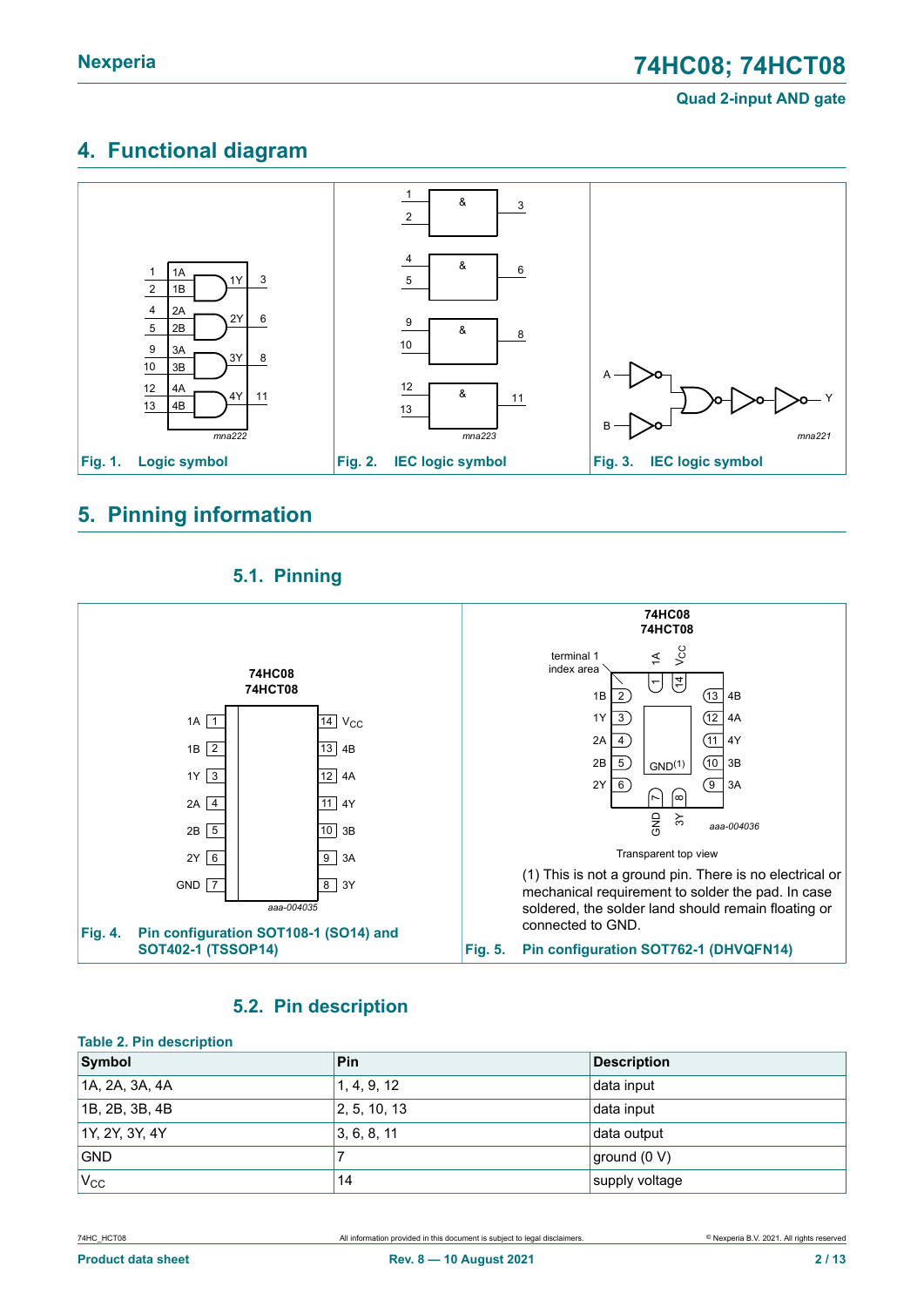## <span id="page-2-2"></span><span id="page-2-0"></span>**6. Functional description**

### **Table 3. Function table**

*H = HIGH voltage level; L = LOW voltage level; X = don't care.*

| Input | Output |    |
|-------|--------|----|
| nA    | nB     | nY |
|       |        | -  |
|       | Ħ      | -  |
| IН    |        | -  |
| H     | н      | H  |

### <span id="page-2-3"></span>**7. Limiting values**

#### <span id="page-2-1"></span>**Table 4. Limiting values**

In accordance with the Absolute Maximum Rating System (IEC 60134). Voltages are referenced to GND (ground = 0 V).

| Symbol                    | <b>Parameter</b>        | <b>Conditions</b>                                                   | Min    | <b>Max</b>               | Unit        |
|---------------------------|-------------------------|---------------------------------------------------------------------|--------|--------------------------|-------------|
| $V_{\rm CC}$              | supply voltage          |                                                                     | $-0.5$ | $+7$                     | V           |
| lικ                       | input clamping current  | $V_1$ < -0.5 V or $V_1$ > $V_{CC}$ + 0.5 V<br>$[1]$                 |        | ±20                      | mA          |
| $I_{OK}$                  | output clamping current | $V_{\rm O}$ < -0.5 V or $V_{\rm O}$ > $V_{\rm CC}$ + 0.5 V<br>$[1]$ |        | ±20                      | mA          |
| I <sub>o</sub>            | output current          | $-0.5 V < VO < VCC + 0.5 V$                                         |        | ±25                      | mA          |
| $I_{\rm CC}$              | supply current          |                                                                     |        | 50                       | mA          |
| <b>I<sub>GND</sub></b>    | ground current          |                                                                     | -50    | $\overline{\phantom{0}}$ | mA          |
| $\mathsf{T}_{\text{stg}}$ | storage temperature     |                                                                     | $-65$  | $+150$                   | $^{\circ}C$ |
| $P_{\text{tot}}$          | total power dissipation | $[2]$<br>$T_{amb}$ = -40 to +85 °C                                  |        | 500                      | mW          |

[1] The input and output voltage ratings may be exceeded if the input and output current ratings are observed.

[2] For SOT108-1 (SO14) package: Ptot derates linearly with 10.1 mW/K above 100 °C.

For SOT402-1 (TSSOP14) package: P<sub>tot</sub> derates linearly with 7.3 mW/K above 81 °C.

For SOT762-1 (DHVQFN14) package:  $P_{tot}$  derates linearly with 9.6 mW/K above 98 °C.

### <span id="page-2-4"></span>**8. Recommended operating conditions**

### **Table 5. Recommended operating conditions**

*Voltages are referenced to GND (ground = 0 V)*

| Symbol              | Parameter                           | <b>Conditions</b>       | <b>74HC08</b>            |                          |              |                          | <b>Unit</b> |                          |      |
|---------------------|-------------------------------------|-------------------------|--------------------------|--------------------------|--------------|--------------------------|-------------|--------------------------|------|
|                     |                                     |                         | <b>Min</b>               | <b>Typ</b>               | <b>Max</b>   | Min                      | <b>Typ</b>  | <b>Max</b>               |      |
| $V_{\rm CC}$        | supply voltage                      |                         | 2.0                      | 5.0                      | 6.0          | 4.5                      | 5.0         | 5.5                      | ١V   |
| $V_1$               | input voltage                       |                         | 0                        | $\blacksquare$           | $V_{\rm CC}$ | 0                        |             | $V_{\rm CC}$             | ١v   |
| $V_{\rm O}$         | output voltage                      |                         | 0                        | $\overline{\phantom{a}}$ | $V_{\rm CC}$ | 0                        |             | $V_{\rm CC}$             | ١V   |
| $T_{amb}$           | ambient temperature                 |                         | $-40$                    | $\overline{\phantom{a}}$ | $+125$       | $-40$                    | -           | $+125$                   | ١°С  |
| $\Delta t/\Delta V$ | input transition rise and fall rate | $V_{\rm CC}$ = 2.0 V    | $\overline{\phantom{0}}$ | $\overline{\phantom{a}}$ | 625          | $\overline{\phantom{a}}$ |             | $\overline{\phantom{a}}$ | ns/V |
|                     |                                     | $V_{\rm CC}$ = 4.5 V    | $\overline{\phantom{a}}$ | 1.67                     | 139          | $\overline{\phantom{0}}$ | 1.67        | 139                      | ns/V |
|                     |                                     | $V_{\text{CC}}$ = 6.0 V | $\overline{\phantom{a}}$ | $\overline{\phantom{a}}$ | 83           | $\overline{\phantom{0}}$ |             | $\overline{\phantom{a}}$ | ns/V |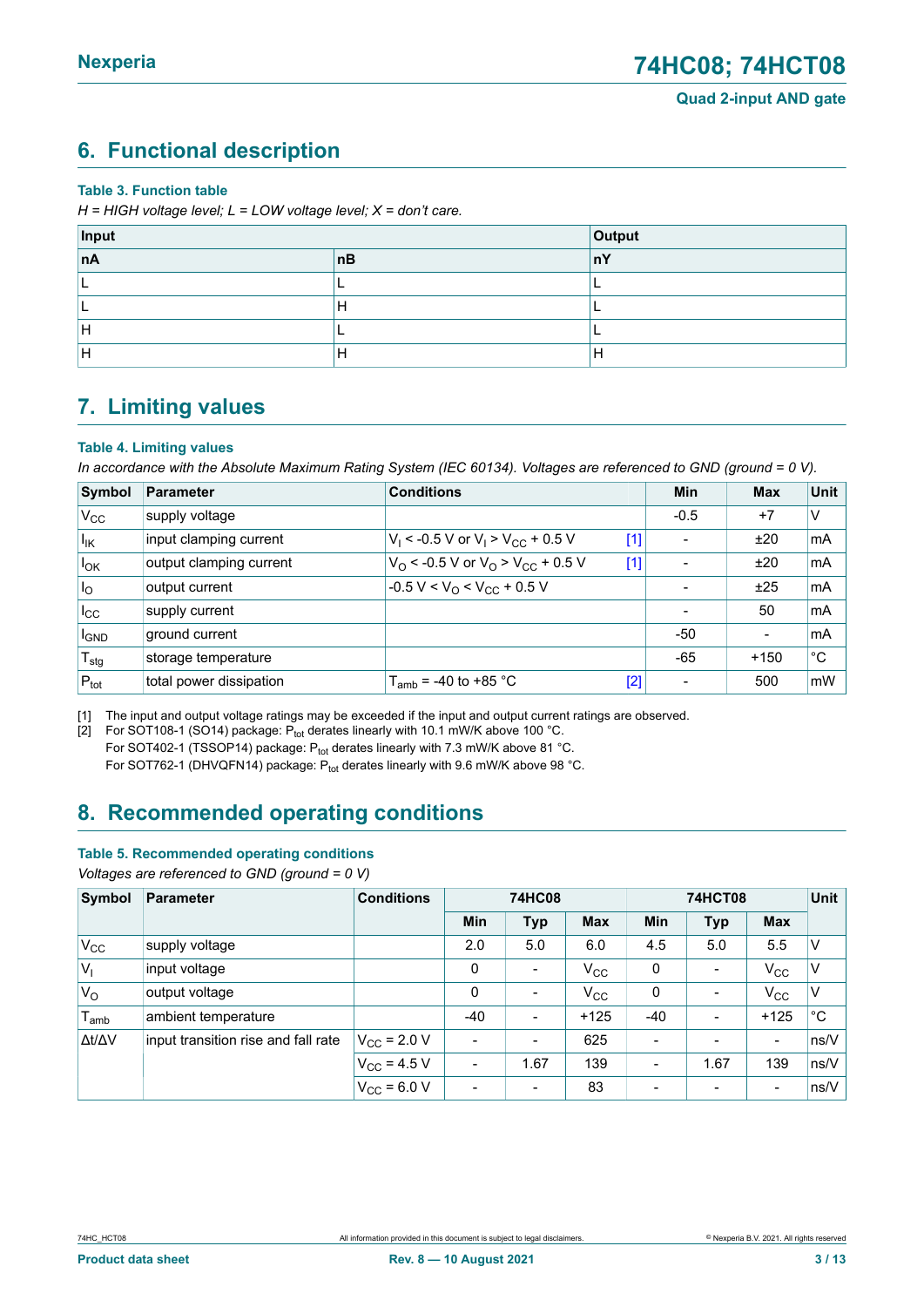# <span id="page-3-0"></span>**9. Static characteristics**

### **Table 6. Static characteristics**

*At recommended operating conditions; voltages are referenced to GND (ground = 0 V).*

| Symbol<br><b>Parameter</b>                      |                            | <b>Conditions</b>                                       | 25 °C                    |                              |                          | -40 $^{\circ}$ C to<br>+85 °C |                          | -40 $^{\circ}$ C to<br>+125 $°C$ |                | <b>Unit</b> |
|-------------------------------------------------|----------------------------|---------------------------------------------------------|--------------------------|------------------------------|--------------------------|-------------------------------|--------------------------|----------------------------------|----------------|-------------|
|                                                 |                            |                                                         | Min                      | <b>Typ</b>                   | <b>Max</b>               | Min                           | <b>Max</b>               | Min                              | <b>Max</b>     |             |
| <b>74HC08</b>                                   |                            |                                                         |                          |                              |                          |                               |                          |                                  |                |             |
| $V_{\text{IH}}$                                 | HIGH-level                 | $V_{CC}$ = 2.0 V                                        | 1.5                      | 1.2                          | $\frac{1}{2}$            | 1.5                           | $\blacksquare$           | 1.5                              | $\overline{a}$ | $\vee$      |
|                                                 | input voltage              | $V_{CC} = 4.5 V$                                        | 3.15                     | 2.4                          |                          | 3.15                          | $\overline{a}$           | 3.15                             | $\blacksquare$ | $\vee$      |
|                                                 |                            | $V_{CC}$ = 6.0 V                                        | 4.2                      | 3.2                          | $\overline{a}$           | 4.2                           | $\overline{\phantom{0}}$ | 4.2                              | $\blacksquare$ | V           |
| $V_{IL}$                                        | LOW-level                  | $V_{\rm CC}$ = 2.0 V                                    | $\overline{\phantom{a}}$ | 0.8                          | 0.5                      | $\overline{\phantom{a}}$      | 0.5                      | $\overline{\phantom{a}}$         | 0.5            | V           |
|                                                 | input voltage              | $V_{CC}$ = 4.5 V                                        | $\blacksquare$           | 2.1                          | 1.35                     | $\blacksquare$                | 1.35                     | $\blacksquare$                   | 1.35           | V           |
|                                                 | $V_{CC}$ = 6.0 V           | $\blacksquare$                                          | 2.8                      | 1.8                          | $\overline{a}$           | 1.8                           | $\blacksquare$           | 1.8                              | V              |             |
| <b>HIGH-level</b><br>$V_{OH}$<br>output voltage | $V_1 = V_{1H}$ or $V_{1I}$ |                                                         |                          |                              |                          |                               |                          |                                  |                |             |
|                                                 |                            | $I_{\Omega}$ = -20 µA; V <sub>CC</sub> = 2.0 V          | 1.9                      | 2.0                          | $\frac{1}{2}$            | 1.9                           | $\blacksquare$           | 1.9                              | $\overline{a}$ | $\vee$      |
|                                                 |                            | $I_{\Omega}$ = -20 µA; $V_{\text{CC}}$ = 4.5 V          | 4.4                      | 4.5                          | $\overline{\phantom{a}}$ | 4.4                           | $\blacksquare$           | 4.4                              | $\frac{1}{2}$  | V           |
|                                                 |                            | $I_{\Omega}$ = -20 µA; $V_{\text{CC}}$ = 6.0 V          | 5.9                      | 6.0                          | $\overline{\phantom{0}}$ | 5.9                           | $\overline{\phantom{a}}$ | 5.9                              | $\frac{1}{2}$  | $\vee$      |
|                                                 |                            | $I_{\Omega}$ = -4.0 mA; $V_{\text{CC}}$ = 4.5 V         | 3.98                     | 4.32                         | $\overline{\phantom{0}}$ | 3.84                          | $\blacksquare$           | 3.7                              | $\overline{a}$ | V           |
|                                                 |                            | $I_{\text{O}}$ = -5.2 mA; $V_{\text{CC}}$ = 6.0 V       | 5.48                     | 5.81                         | $\overline{a}$           | 5.34                          | $\overline{a}$           | 5.2                              | $\overline{a}$ | $\vee$      |
| $V_{OL}$                                        | LOW-level                  | $V_I = V_{IH}$ or $V_{IL}$                              |                          |                              |                          |                               |                          |                                  |                |             |
|                                                 | output voltage             | $I_{\Omega}$ = 20 µA; $V_{\text{CC}}$ = 2.0 V           | $\overline{\phantom{a}}$ | $\mathbf{0}$                 | 0.1                      | $\blacksquare$                | 0.1                      | $\blacksquare$                   | 0.1            | V           |
|                                                 |                            | $I_{\text{O}}$ = 20 µA; $V_{\text{CC}}$ = 4.5 V         | $\blacksquare$           | $\Omega$                     | 0.1                      | $\overline{a}$                | 0.1                      | $\overline{\phantom{a}}$         | 0.1            | V           |
|                                                 |                            | $I_{\text{O}}$ = 20 µA; $V_{\text{CC}}$ = 6.0 V         |                          | $\mathbf{0}$                 | 0.1                      | $\overline{a}$                | 0.1                      | $\overline{a}$                   | 0.1            | $\vee$      |
|                                                 |                            | $I_{\Omega}$ = 4.0 mA; $V_{\Omega}$ = 4.5 V             | $\blacksquare$           | 0.15                         | 0.26                     | $\overline{a}$                | 0.33                     | $\overline{a}$                   | 0.4            | $\vee$      |
|                                                 |                            | $I_{\text{O}}$ = 5.2 mA; $V_{\text{CC}}$ = 6.0 V        | $\blacksquare$           | 0.16                         | 0.26                     | $\frac{1}{2}$                 | 0.33                     | $\overline{\phantom{a}}$         | 0.4            | V           |
| $\mathbf{I}_{\mathrm{I}}$                       | input leakage<br>current   | $V_1$ = $V_{CC}$ or GND; $V_{CC}$ = 6.0 V               | $\blacksquare$           | $\qquad \qquad \blacksquare$ | ±0.1                     | $\frac{1}{2}$                 | ±1                       | $\blacksquare$                   | ±1             | μA          |
| $I_{\rm CC}$                                    | supply current             | $V_1 = V_{CC}$ or GND; $I_Q = 0$ A;<br>$V_{CC}$ = 6.0 V |                          |                              | 2.0                      | $\overline{a}$                | 20                       | $\overline{\phantom{a}}$         | 40             | μA          |
| C <sub>1</sub>                                  | input<br>capacitance       |                                                         |                          | 3.5                          |                          |                               |                          |                                  |                | pF          |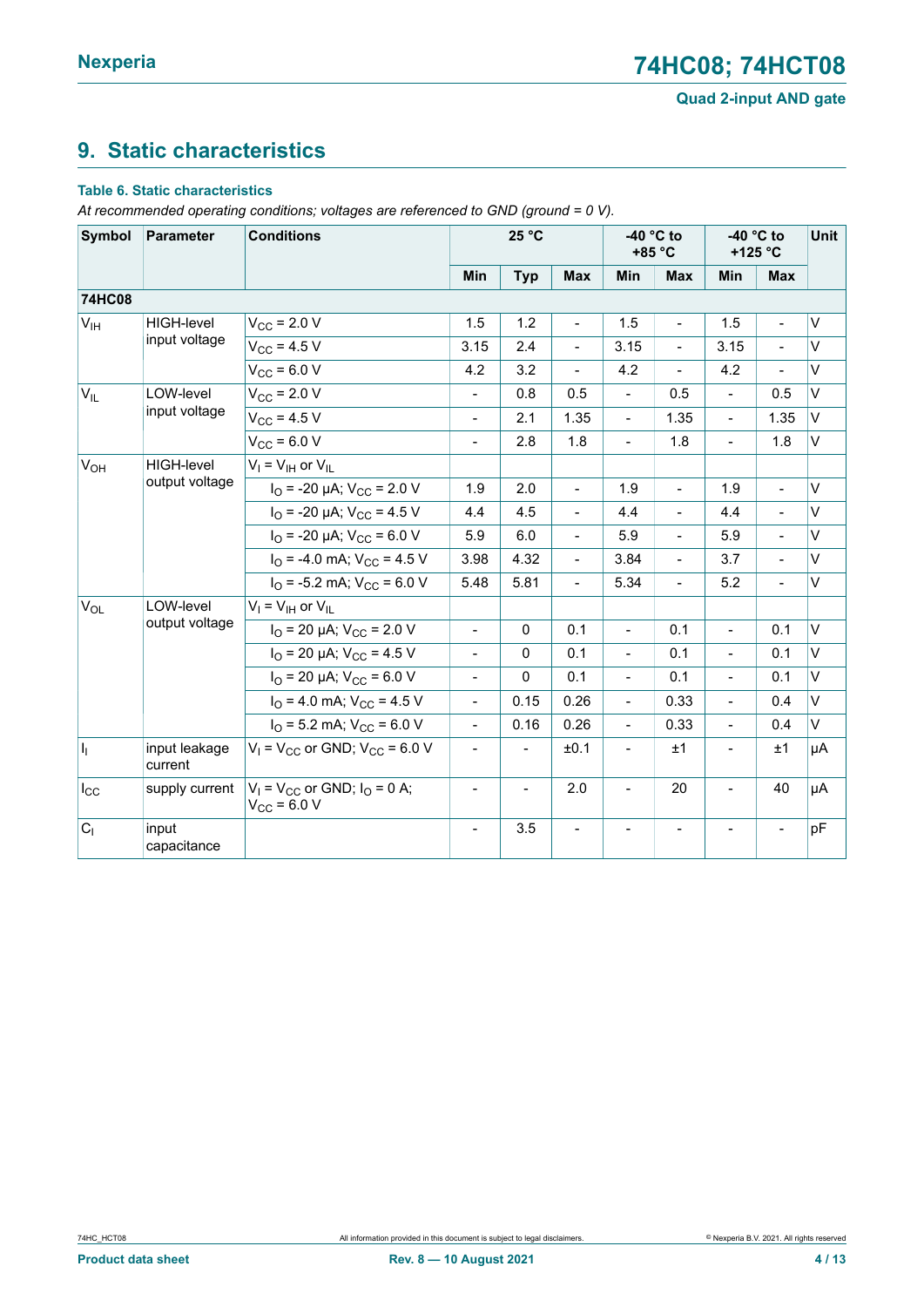### **Quad 2-input AND gate**

| Symbol          | <b>Parameter</b>                    | <b>Conditions</b>                                                                                                                | 25 °C                    |            | -40 $^{\circ}$ C to<br>$+85 °C$ |                          | -40 $^{\circ}$ C to<br>+125 $^{\circ}$ C |                | Unit                     |        |
|-----------------|-------------------------------------|----------------------------------------------------------------------------------------------------------------------------------|--------------------------|------------|---------------------------------|--------------------------|------------------------------------------|----------------|--------------------------|--------|
|                 |                                     |                                                                                                                                  | Min                      | <b>Typ</b> | <b>Max</b>                      | <b>Min</b>               | <b>Max</b>                               | <b>Min</b>     | <b>Max</b>               |        |
| <b>74HCT08</b>  |                                     |                                                                                                                                  |                          |            |                                 |                          |                                          |                |                          |        |
| V <sub>IH</sub> | <b>HIGH-level</b><br>input voltage  | $V_{CC}$ = 4.5 V to 5.5 V                                                                                                        | 2.0                      | 1.6        |                                 | 2.0                      |                                          | 2.0            | $\overline{\phantom{0}}$ | $\vee$ |
| $V_{IL}$        | LOW-level<br>input voltage          | $V_{CC}$ = 4.5 V to 5.5 V                                                                                                        |                          | 1.2        | 0.8                             | $\overline{a}$           | 0.8                                      |                | 0.8                      | $\vee$ |
| V <sub>OH</sub> | <b>HIGH-level</b><br>output voltage | $V_1 = V_{1H}$ or $V_{1L}$ ; $V_{CC} = 4.5$ V                                                                                    |                          |            |                                 |                          |                                          |                |                          |        |
|                 |                                     | $I_{\Omega}$ = -20 µA                                                                                                            | 4.4                      | 4.5        | $\blacksquare$                  | 4.4                      | $\blacksquare$                           | 4.4            | $\blacksquare$           | $\vee$ |
|                 |                                     | $I_{\Omega}$ = -4.0 mA                                                                                                           | 3.98                     | 4.32       | $\blacksquare$                  | 3.84                     | $\blacksquare$                           | 3.7            | $\overline{\phantom{0}}$ | IV.    |
| $V_{OL}$        | LOW-level                           | $V_1 = V_{1H}$ or $V_{1L}$ ; $V_{CC} = 4.5$ V                                                                                    |                          |            |                                 |                          |                                          |                |                          |        |
|                 | output voltage                      | $I_{\Omega}$ = 20 µA                                                                                                             | $\overline{\phantom{a}}$ | $\Omega$   | 0.1                             | $\blacksquare$           | 0.1                                      | $\blacksquare$ | 0.1                      | IV.    |
|                 |                                     | $IO$ = 5.2 mA                                                                                                                    | $\overline{\phantom{a}}$ | 0.15       | 0.26                            | $\blacksquare$           | 0.33                                     | $\blacksquare$ | 0.4                      | V      |
| h,              | input leakage<br>current            | $V_1$ = $V_{CC}$ or GND; $V_{CC}$ = 5.5 V                                                                                        |                          |            | ±0.1                            | $\overline{\phantom{0}}$ | ±1                                       |                | ±1                       | μA     |
| $I_{\rm CC}$    | supply current                      | $V_1 = V_{CC}$ or GND; $I_Q = 0$ A;<br>$V_{CC}$ = 5.5 V                                                                          |                          |            | 2.0                             | $\blacksquare$           | 20                                       |                | 40                       | μA     |
| $\Delta I_{CC}$ | additional<br>supply current        | per input pin;<br>$V_1 = V_{CC} - 2.1 V$ ; $I_0 = 0 A$ ;<br>other inputs at V <sub>CC</sub> or GND;<br>$V_{CC}$ = 4.5 V to 5.5 V |                          | 60         | 216                             | $\blacksquare$           | 270                                      | $\blacksquare$ | 294                      | µA     |
| $ C_1 $         | input<br>capacitance                |                                                                                                                                  |                          | 3.5        |                                 |                          |                                          |                |                          | pF     |

## <span id="page-4-0"></span>**10. Dynamic characteristics**

### **Table 7. Dynamic characteristics**

*GND* = 0 *V*;  $C_L$  = 50 pF; for test circuit see **[Fig. 7](#page-6-0)**.

| Symbol            | <b>Parameter</b>                    | <b>Conditions</b>                                |                              | 25 °C          |                          |     | -40 $^{\circ}$ C to<br>$+85 °C$ |                          | -40 $^{\circ}$ C to<br>+125 $\degree$ C | <b>Unit</b> |
|-------------------|-------------------------------------|--------------------------------------------------|------------------------------|----------------|--------------------------|-----|---------------------------------|--------------------------|-----------------------------------------|-------------|
|                   |                                     |                                                  | Min                          | <b>Typ</b>     | <b>Max</b>               | Min | <b>Max</b>                      | Min                      | Max                                     |             |
| <b>74HC08</b>     |                                     |                                                  |                              |                |                          |     |                                 |                          |                                         |             |
| $ t_{\text{pd}} $ | propagation                         | $[1]$<br>nA, nB to nY; see Fig. 6                |                              |                |                          |     |                                 |                          |                                         |             |
|                   | delay                               | $V_{\rm CC}$ = 2.0 V                             | $\qquad \qquad \blacksquare$ | 25             | 90                       | Ξ.  | 115                             | $\overline{\phantom{a}}$ | 135                                     | ns          |
|                   |                                     | $V_{\rm CC}$ = 4.5 V                             | $\blacksquare$               | 9              | 18                       | Ξ.  | 23                              | $\overline{\phantom{0}}$ | 27                                      | ns          |
|                   |                                     | $V_{CC}$ = 5.0 V; C <sub>L</sub> = 15 pF         | $\blacksquare$               | $\overline{7}$ |                          |     |                                 |                          | $\overline{\phantom{0}}$                | <b>ns</b>   |
|                   |                                     | $V_{CC}$ = 6.0 V                                 | $\blacksquare$               | 7              | 15                       | Ξ.  | 20                              | $\overline{\phantom{0}}$ | 23                                      | ns          |
| $ t_t $           | transition time                     | see Fig. 6<br>$[2]$                              |                              |                |                          |     |                                 |                          |                                         |             |
|                   |                                     | $V_{\rm CC}$ = 2.0 V                             | $\blacksquare$               | 19             | 75                       | Ξ.  | 95                              | $\overline{\phantom{a}}$ | 110                                     | ns          |
|                   |                                     | $V_{\rm CC}$ = 4.5 V                             | $\qquad \qquad \blacksquare$ | $\overline{7}$ | 15                       | Ξ.  | 19                              | $\overline{\phantom{a}}$ | 22                                      | <b>I</b> ns |
|                   |                                     | $V_{CC}$ = 6.0 V                                 | $\overline{a}$               | 6              | 13                       | Ξ.  | 16                              | $\overline{\phantom{a}}$ | 19                                      | <b>ns</b>   |
| $C_{PD}$          | power<br>dissipation<br>capacitance | $[3]$<br>per package;<br>$V_1$ = GND to $V_{CC}$ | $\overline{\phantom{0}}$     | 10             | $\overline{\phantom{0}}$ |     |                                 |                          | $\qquad \qquad \blacksquare$            | pF          |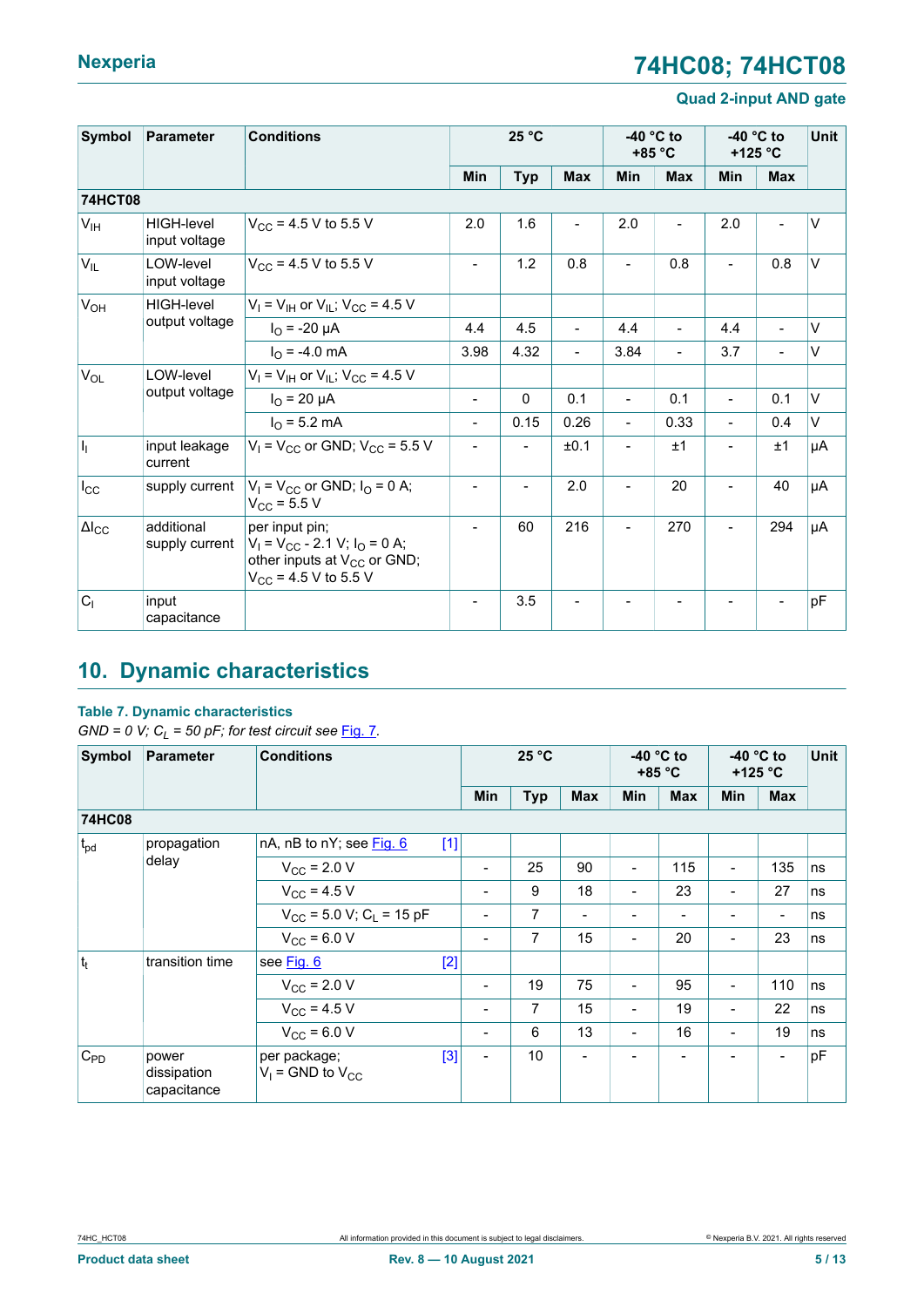### **Quad 2-input AND gate**

<span id="page-5-1"></span>

| Symbol          | <b>Parameter</b>                    | <b>Conditions</b>                               |                                   | 25 °C |            |                | -40 $^{\circ}$ C to<br>$+85 °C$ |            | -40 $^{\circ}$ C to<br>+125 $^{\circ}$ C |                          | Unit |
|-----------------|-------------------------------------|-------------------------------------------------|-----------------------------------|-------|------------|----------------|---------------------------------|------------|------------------------------------------|--------------------------|------|
|                 |                                     |                                                 | Min                               |       | <b>Typ</b> | <b>Max</b>     | Min                             | <b>Max</b> | Min                                      | <b>Max</b>               |      |
| <b>74HCT08</b>  |                                     |                                                 |                                   |       |            |                |                                 |            |                                          |                          |      |
| t <sub>pd</sub> | propagation                         | nA, nB to nY; see Fig. 6                        | $[1]$                             |       |            |                |                                 |            |                                          |                          |      |
|                 | delay                               | $V_{\rm CC}$ = 4.5 V                            | $\overline{\phantom{a}}$          |       | 14         | 24             | $\blacksquare$                  | 30         | $\overline{\phantom{a}}$                 | 36                       | Ins  |
|                 |                                     | $V_{CC}$ = 5.0 V; C <sub>L</sub> = 15 pF        |                                   |       | 11         | $\blacksquare$ |                                 |            |                                          | $\overline{\phantom{a}}$ | Ins  |
| $ t_t$          | transition time                     | $V_{CC}$ = 4.5 V; see Fig. 6                    | $[2]$<br>$\overline{\phantom{a}}$ |       | 7          | 15             |                                 | 19         |                                          | 22                       | Ins  |
| $C_{PD}$        | power<br>dissipation<br>capacitance | per package;<br>$V_1$ = GND to $V_{CC}$ - 1.5 V | $[3]$<br>$\overline{\phantom{a}}$ |       | 20         | $\blacksquare$ |                                 |            |                                          | $\blacksquare$           | pF   |

[1]  $t_{pd}$  is the same as  $t_{PHL}$  and  $t_{PLH}$ .

[2]  $t_t$  is the same as  $t_{\text{THL}}$  and  $t_{\text{TLH}}$ .

[3]  $\,$  C<sub>PD</sub> is used to determine the dynamic power dissipation (P<sub>D</sub> in μW):

 $P_D = C_{PD} \times V_{CC}^2 \times f_i \times N + \sum (C_L \times V_{CC}^2 \times f_o)$  where:

fi = input frequency in MHz;

 $f_0$  = output frequency in MHz;

 $C_1$  = output load capacitance in pF;

 $V_{CC}$  = supply voltage in V;

 $N =$  number of inputs switching;

 $\sum$  (C<sub>L</sub> × V<sub>CC</sub> <sup>2</sup> × f<sub>o</sub>) = sum of outputs.

### <span id="page-5-3"></span>**10.1. Waveforms and test circuit**

<span id="page-5-0"></span>

### <span id="page-5-2"></span>**Fig. 6. Input to output propagation delays**

#### **Table 8. Measurement points**

| <b>Type</b>    | Input          | Output         |             |             |  |  |
|----------------|----------------|----------------|-------------|-------------|--|--|
|                | V <sub>M</sub> | V <sub>M</sub> | $V_{\rm X}$ | V٧          |  |  |
| 74HC08         | $0.5V_{CC}$    | $0.5V_{CC}$    | $0.1V_{CC}$ | $0.9V_{CC}$ |  |  |
| <b>74HCT08</b> | 1.3V           | 1.3V           | $0.1V_{CC}$ | $0.9V_{CC}$ |  |  |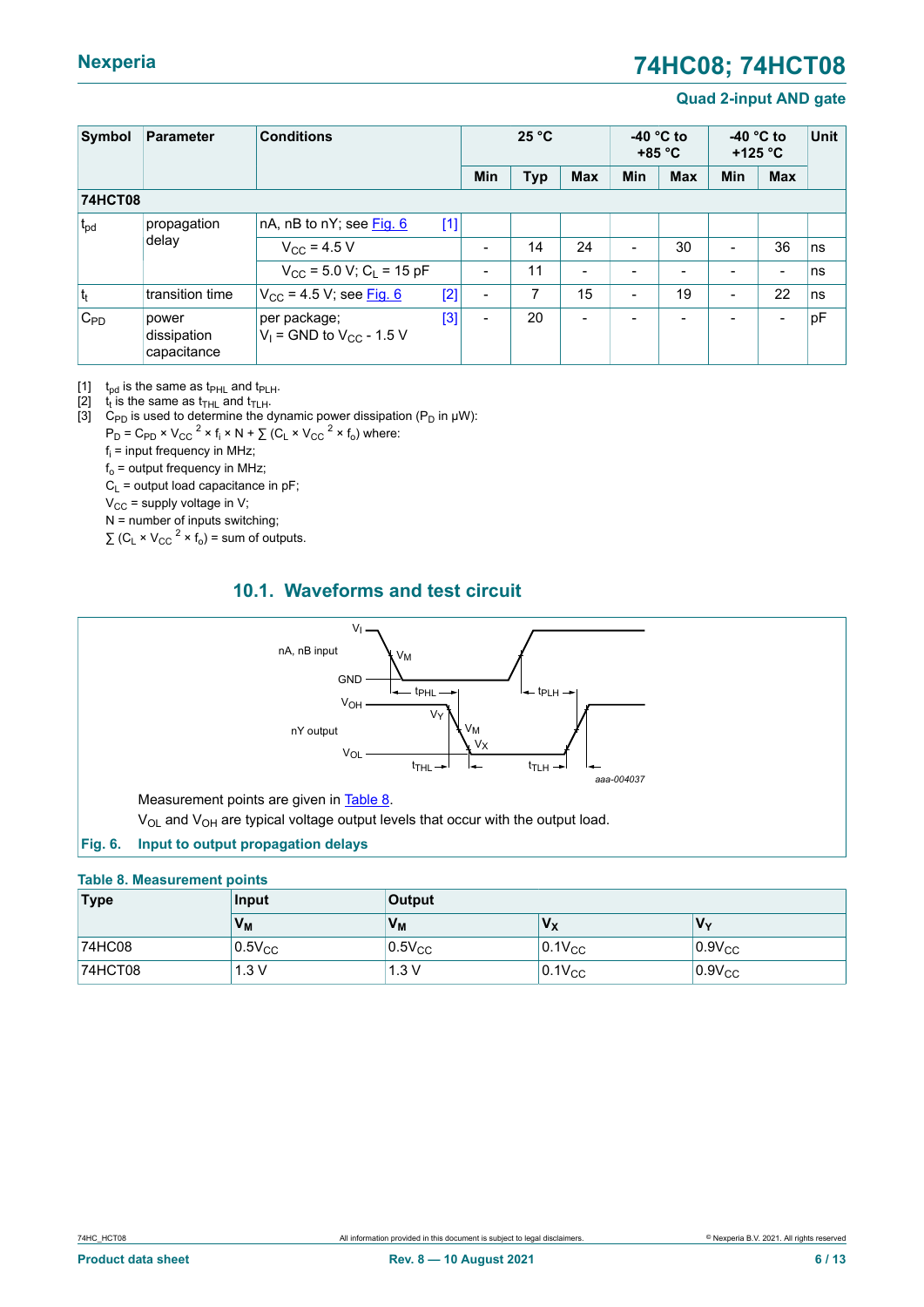### **Quad 2-input AND gate**

<span id="page-6-0"></span>

Test data is given in [Table](#page-6-1) 9.

Definitions test circuit:

 $R_T$  = termination resistance should be equal to output impedance  $Z_0$  of the pulse generator.

<span id="page-6-1"></span> $C_L$  = load capacitance including jig and probe capacitance.

### **Fig. 7. Test circuit for measuring switching times**

### **Table 9. Test data**

| Type        | Input        |                                 | Load         | <b>Test</b>                          |
|-------------|--------------|---------------------------------|--------------|--------------------------------------|
|             |              | ւ <sub>r</sub> , ւ <sub>ք</sub> | '∽∟          |                                      |
| 74HC08      | $V_{\rm CC}$ | 16.0 ns                         | 15 pF, 50 pF | ∣Т <sub>РLН</sub> , Т <sub>РНL</sub> |
| $ 74$ HCT08 | 3.0V         | 6.0 ns                          | 15 pF, 50 pF |                                      |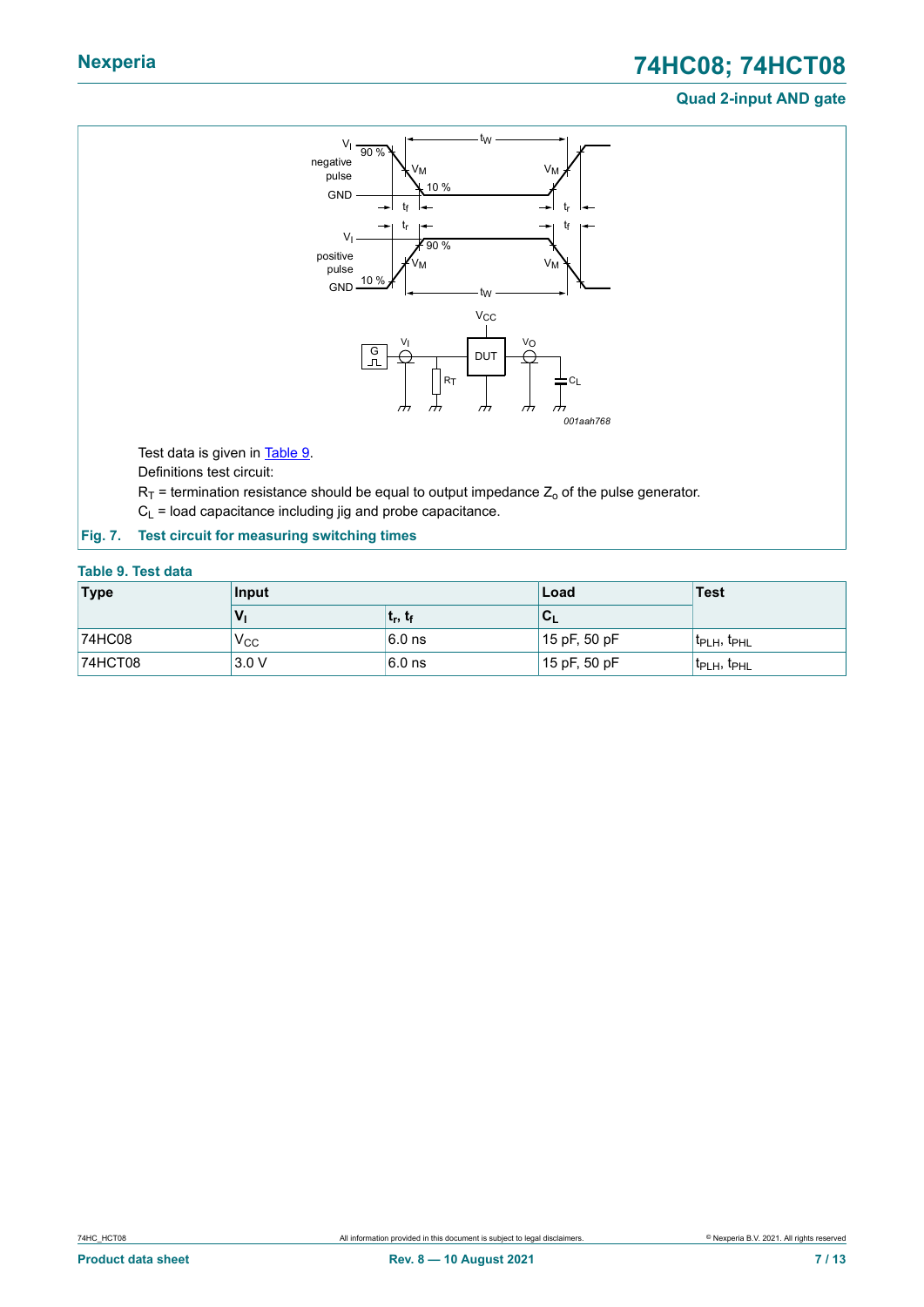### **Quad 2-input AND gate**

# <span id="page-7-0"></span>**11. Package outline**



### **Fig. 8. Package outline SOT108-1 (SO14)**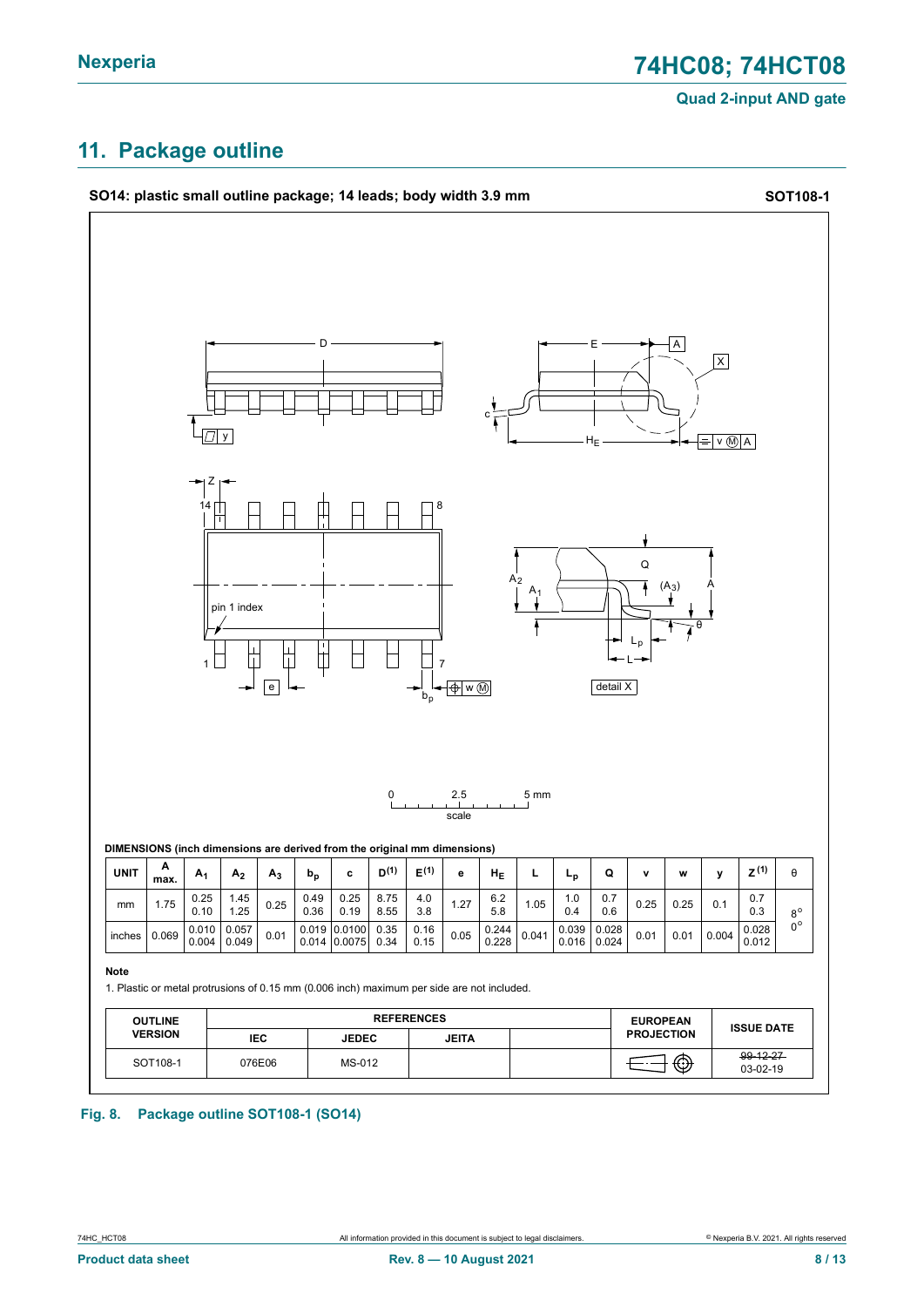### **Quad 2-input AND gate**



**Fig. 9. Package outline SOT402-1 (TSSOP14)**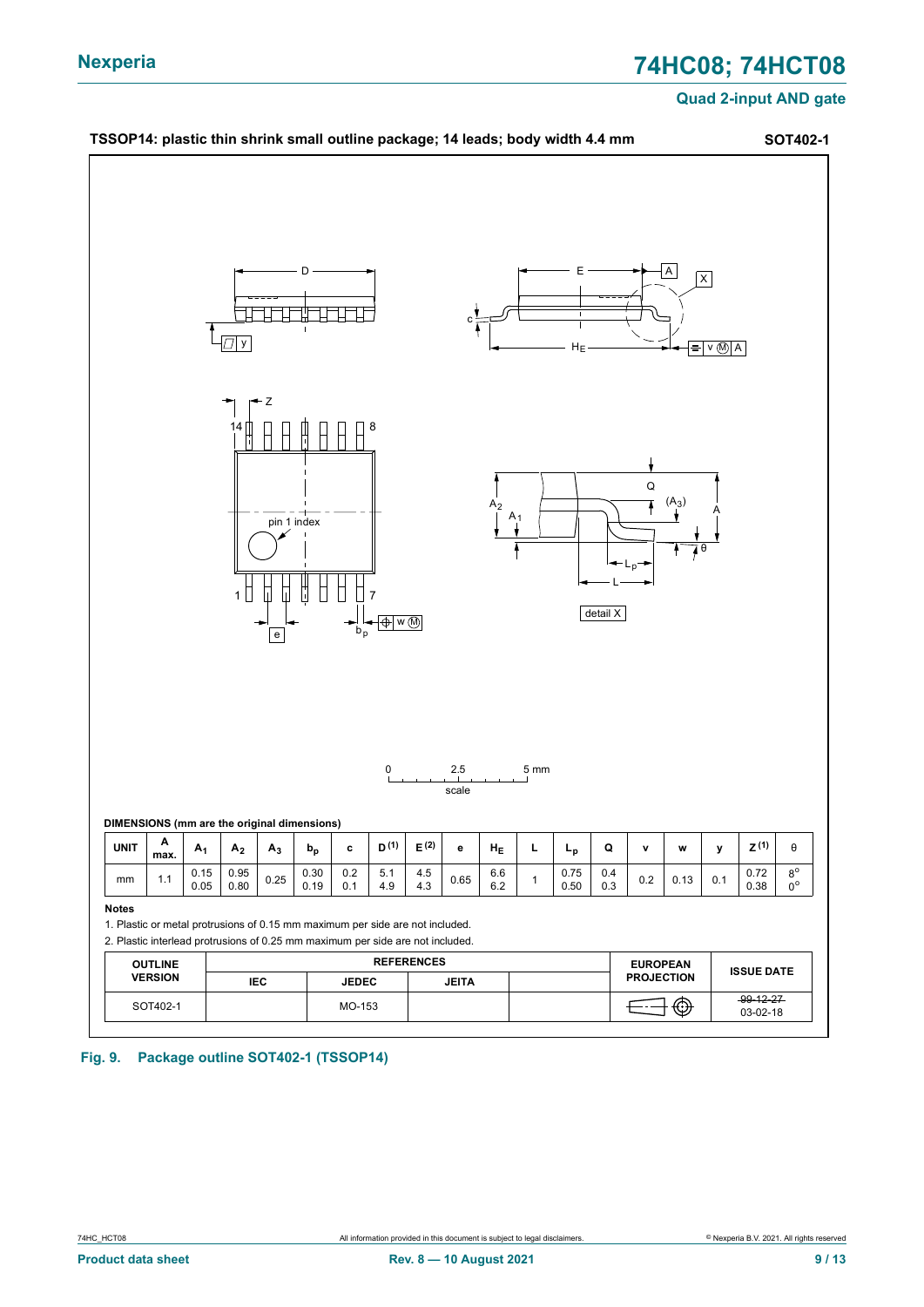### **Quad 2-input AND gate**



**Fig. 10. Package outline SOT762-1 (DHVQFN14)**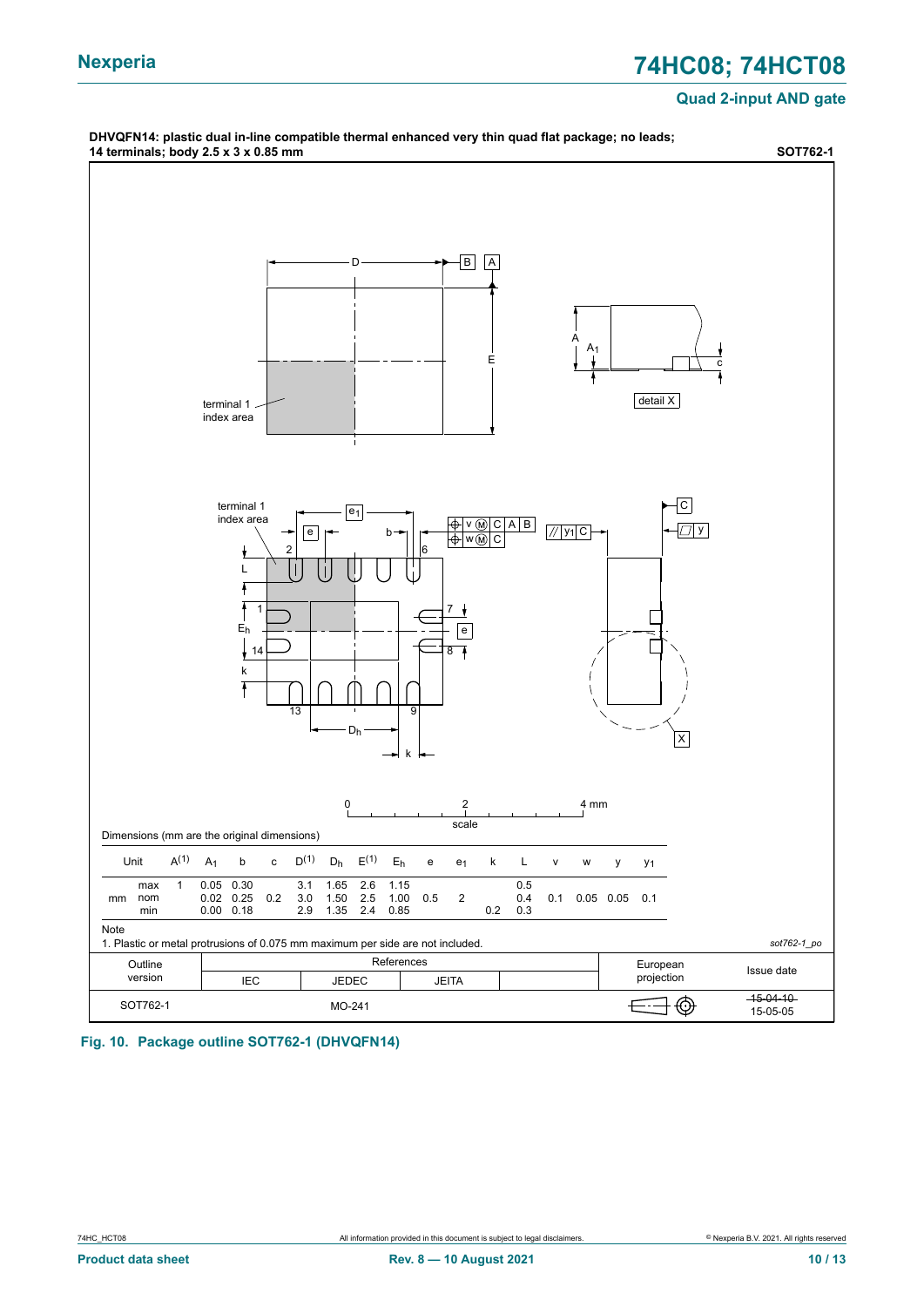# <span id="page-10-0"></span>**12. Abbreviations**

| <b>Table 10. Abbreviations</b> |                                         |  |  |  |  |
|--------------------------------|-----------------------------------------|--|--|--|--|
| Acronym                        | <b>Description</b>                      |  |  |  |  |
| <b>CMOS</b>                    | Complementary Metal-Oxide Semiconductor |  |  |  |  |
| <b>DUT</b>                     | Device Under Test                       |  |  |  |  |
| <b>ESD</b>                     | ElectroStatic Discharge                 |  |  |  |  |
| <b>HBM</b>                     | Human Body Model                        |  |  |  |  |
| <b>MM</b>                      | Machine Model                           |  |  |  |  |
| <b>TTL</b>                     | Transistor-Transistor Logic             |  |  |  |  |

# <span id="page-10-1"></span>**13. Revision history**

### **Table 11. Revision history**

| <b>Document ID</b> | <b>Release date</b>                                                                                                                                                                                     | <b>Data sheet status</b> | <b>Change notice</b> | <b>Supersedes</b>  |  |
|--------------------|---------------------------------------------------------------------------------------------------------------------------------------------------------------------------------------------------------|--------------------------|----------------------|--------------------|--|
| 74HC_HCT08 v.8     | 20210810                                                                                                                                                                                                | Product data sheet       |                      | 74HC HCT08 v.7     |  |
| Modifications:     | Section 2 updated.<br>٠<br>Type numbers 74HC08DB and 74HCT08DB (SOT337-1/SSOP14) removed.<br>٠                                                                                                          |                          |                      |                    |  |
|                    |                                                                                                                                                                                                         |                          |                      |                    |  |
| 74HC_HCT08 v.7     | 20200416                                                                                                                                                                                                | Product data sheet       |                      | 74HC HCT08 v.6     |  |
| Modifications:     | Table 4: Derating values for $P_{tot}$ total power dissipation updated.                                                                                                                                 |                          |                      |                    |  |
| 74HC HCT08 v.6     | 20170613                                                                                                                                                                                                | Product data sheet       |                      | 74HC HCT08 v.5     |  |
| Modifications:     | The format of this data sheet has been redesigned to comply with the identity<br>٠<br>guidelines of Nexperia.<br>Legal texts have been adapted to the new company name where appropriate.<br>٠          |                          |                      |                    |  |
| 74HC_HCT08 v.5     | 20151130                                                                                                                                                                                                | Product data sheet       |                      | 74HC HCT08 v.4     |  |
| Modifications:     | Type numbers 74HC08N and 74HCT08N (SOT27-1) removed.                                                                                                                                                    |                          |                      |                    |  |
| 74HC HCT08 v.4     | 20120906                                                                                                                                                                                                | Product data sheet       |                      | 74HC HCT08 v.3     |  |
| Modifications:     | The format of this data sheet has been redesigned to comply with the new identity<br>۰<br>guidelines of NXP Semiconductors.<br>Legal texts have been adapted to the new company name where appropriate. |                          |                      |                    |  |
| 74HC HCT08 v.3     | 20030725                                                                                                                                                                                                | Product specification    |                      | 74HC_HCT08_CNV v.2 |  |
| 74HC HCT08 CNV v.2 | 19970826                                                                                                                                                                                                | Product specification    |                      |                    |  |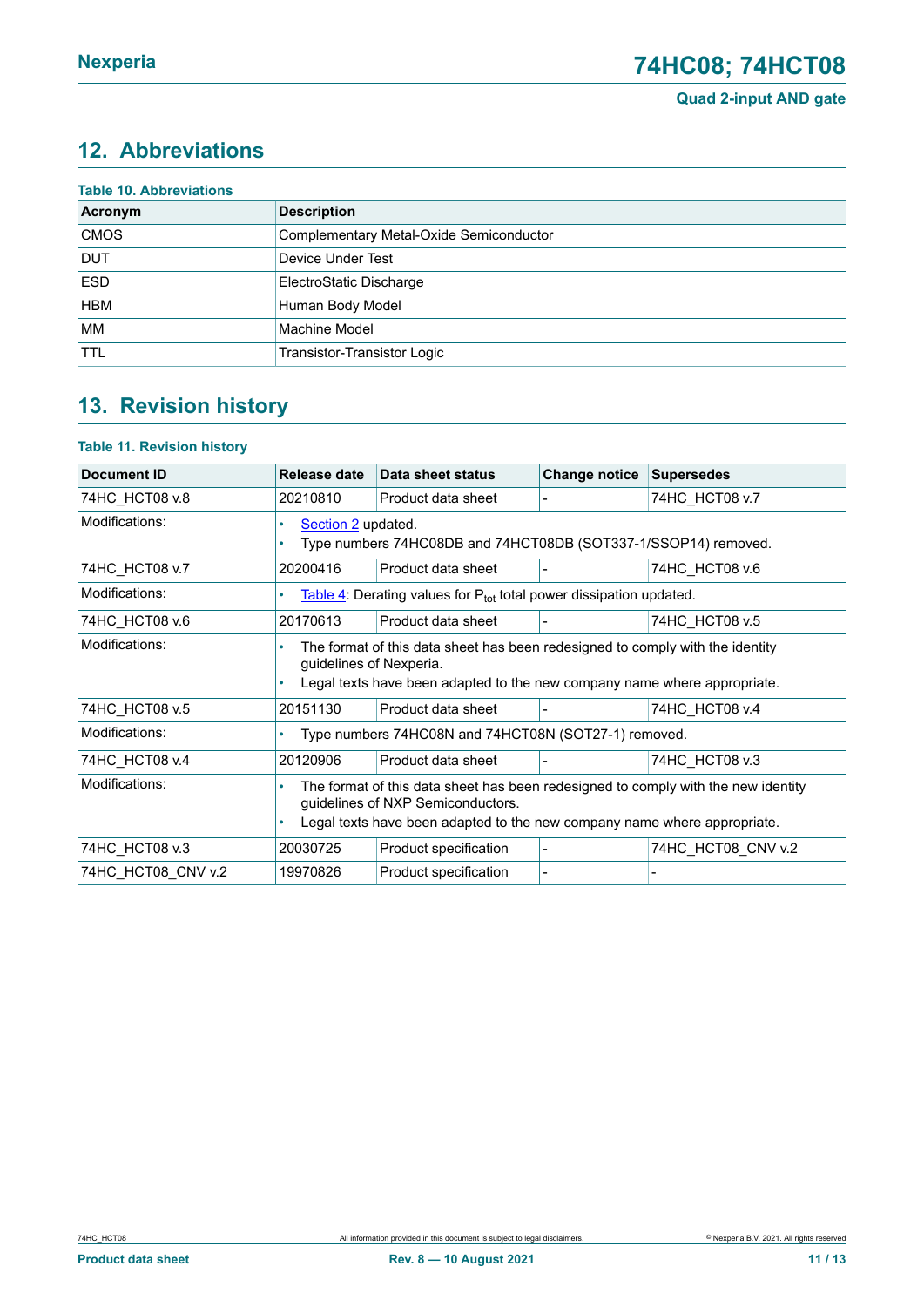#### **Quad 2-input AND gate**

# <span id="page-11-0"></span>**14. Legal information**

#### **Data sheet status**

| Document status<br>$[1]$ [2]      | Product<br>status [3] | <b>Definition</b>                                                                           |
|-----------------------------------|-----------------------|---------------------------------------------------------------------------------------------|
| Objective [short]<br>data sheet   | Development           | This document contains data from<br>the objective specification for<br>product development. |
| Preliminary [short]<br>data sheet | Qualification         | This document contains data from<br>the preliminary specification.                          |
| Product [short]<br>data sheet     | Production            | This document contains the product<br>specification.                                        |

[1] Please consult the most recently issued document before initiating or completing a design.

The term 'short data sheet' is explained in section "Definitions".

[3] The product status of device(s) described in this document may have changed since this document was published and may differ in case of multiple devices. The latest product status information is available on the internet at [https://www.nexperia.com.](https://www.nexperia.com)

#### **Definitions**

**Draft** — The document is a draft version only. The content is still under internal review and subject to formal approval, which may result in modifications or additions. Nexperia does not give any representations or warranties as to the accuracy or completeness of information included herein and shall have no liability for the consequences of use of such information.

**Short data sheet** — A short data sheet is an extract from a full data sheet with the same product type number(s) and title. A short data sheet is intended for quick reference only and should not be relied upon to contain detailed and full information. For detailed and full information see the relevant full data sheet, which is available on request via the local Nexperia sales office. In case of any inconsistency or conflict with the short data sheet, the full data sheet shall prevail.

**Product specification** — The information and data provided in a Product data sheet shall define the specification of the product as agreed between Nexperia and its customer, unless Nexperia and customer have explicitly agreed otherwise in writing. In no event however, shall an agreement be valid in which the Nexperia product is deemed to offer functions and qualities beyond those described in the Product data sheet.

#### **Disclaimers**

**Limited warranty and liability** — Information in this document is believed to be accurate and reliable. However, Nexperia does not give any representations or warranties, expressed or implied, as to the accuracy or completeness of such information and shall have no liability for the consequences of use of such information. Nexperia takes no responsibility for the content in this document if provided by an information source outside of Nexperia.

In no event shall Nexperia be liable for any indirect, incidental, punitive, special or consequential damages (including - without limitation - lost profits, lost savings, business interruption, costs related to the removal or replacement of any products or rework charges) whether or not such damages are based on tort (including negligence), warranty, breach of contract or any other legal theory.

Notwithstanding any damages that customer might incur for any reason whatsoever, Nexperia's aggregate and cumulative liability towards customer for the products described herein shall be limited in accordance with the Terms and conditions of commercial sale of Nexperia.

**Right to make changes** — Nexperia reserves the right to make changes to information published in this document, including without limitation specifications and product descriptions, at any time and without notice. This document supersedes and replaces all information supplied prior to the publication hereof

**Suitability for use** — Nexperia products are not designed, authorized or warranted to be suitable for use in life support, life-critical or safety-critical systems or equipment, nor in applications where failure or malfunction of an Nexperia product can reasonably be expected to result in personal

injury, death or severe property or environmental damage. Nexperia and its suppliers accept no liability for inclusion and/or use of Nexperia products in such equipment or applications and therefore such inclusion and/or use is at the customer's own risk.

**Quick reference data** — The Quick reference data is an extract of the product data given in the Limiting values and Characteristics sections of this document, and as such is not complete, exhaustive or legally binding.

**Applications** — Applications that are described herein for any of these products are for illustrative purposes only. Nexperia makes no representation or warranty that such applications will be suitable for the specified use without further testing or modification.

Customers are responsible for the design and operation of their applications and products using Nexperia products, and Nexperia accepts no liability for any assistance with applications or customer product design. It is customer's sole responsibility to determine whether the Nexperia product is suitable and fit for the customer's applications and products planned, as well as for the planned application and use of customer's third party customer(s). Customers should provide appropriate design and operating safeguards to minimize the risks associated with their applications and products.

Nexperia does not accept any liability related to any default, damage, costs or problem which is based on any weakness or default in the customer's applications or products, or the application or use by customer's third party customer(s). Customer is responsible for doing all necessary testing for the customer's applications and products using Nexperia products in order to avoid a default of the applications and the products or of the application or use by customer's third party customer(s). Nexperia does not accept any liability in this respect.

**Limiting values** — Stress above one or more limiting values (as defined in the Absolute Maximum Ratings System of IEC 60134) will cause permanent damage to the device. Limiting values are stress ratings only and (proper) operation of the device at these or any other conditions above those given in the Recommended operating conditions section (if present) or the Characteristics sections of this document is not warranted. Constant or repeated exposure to limiting values will permanently and irreversibly affect the quality and reliability of the device.

**Terms and conditions of commercial sale** — Nexperia products are sold subject to the general terms and conditions of commercial sale, as published at [http://www.nexperia.com/profile/terms,](http://www.nexperia.com/profile/terms) unless otherwise agreed in a valid written individual agreement. In case an individual agreement is concluded only the terms and conditions of the respective agreement shall apply. Nexperia hereby expressly objects to applying the customer's general terms and conditions with regard to the purchase of Nexperia products by customer.

**No offer to sell or license** — Nothing in this document may be interpreted or construed as an offer to sell products that is open for acceptance or the grant, conveyance or implication of any license under any copyrights, patents or other industrial or intellectual property rights.

**Export control** — This document as well as the item(s) described herein may be subject to export control regulations. Export might require a prior authorization from competent authorities.

**Non-automotive qualified products** — Unless this data sheet expressly states that this specific Nexperia product is automotive qualified, the product is not suitable for automotive use. It is neither qualified nor tested in accordance with automotive testing or application requirements. Nexperia accepts no liability for inclusion and/or use of non-automotive qualified products in automotive equipment or applications.

In the event that customer uses the product for design-in and use in automotive applications to automotive specifications and standards, customer (a) shall use the product without Nexperia's warranty of the product for such automotive applications, use and specifications, and (b) whenever customer uses the product for automotive applications beyond Nexperia's specifications such use shall be solely at customer's own risk, and (c) customer fully indemnifies Nexperia for any liability, damages or failed product claims resulting from customer design and use of the product for automotive applications beyond Nexperia's standard warranty and Nexperia's product specifications.

**Translations** — A non-English (translated) version of a document is for reference only. The English version shall prevail in case of any discrepancy between the translated and English versions.

#### **Trademarks**

Notice: All referenced brands, product names, service names and trademarks are the property of their respective owners.